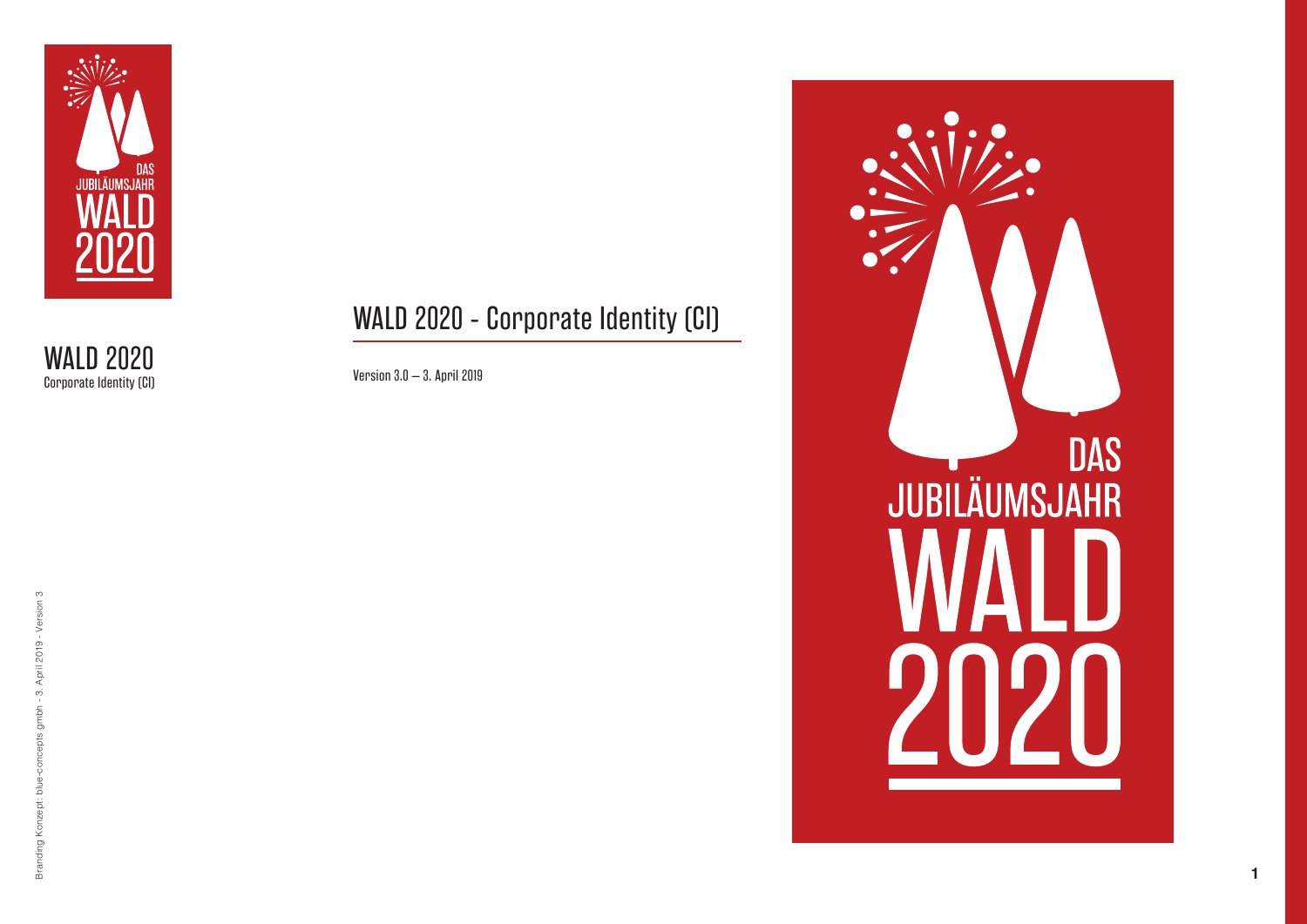

Version 3.0 – 3. April 2019

#### Hochformat

LOGO WALD 2020



Querformat

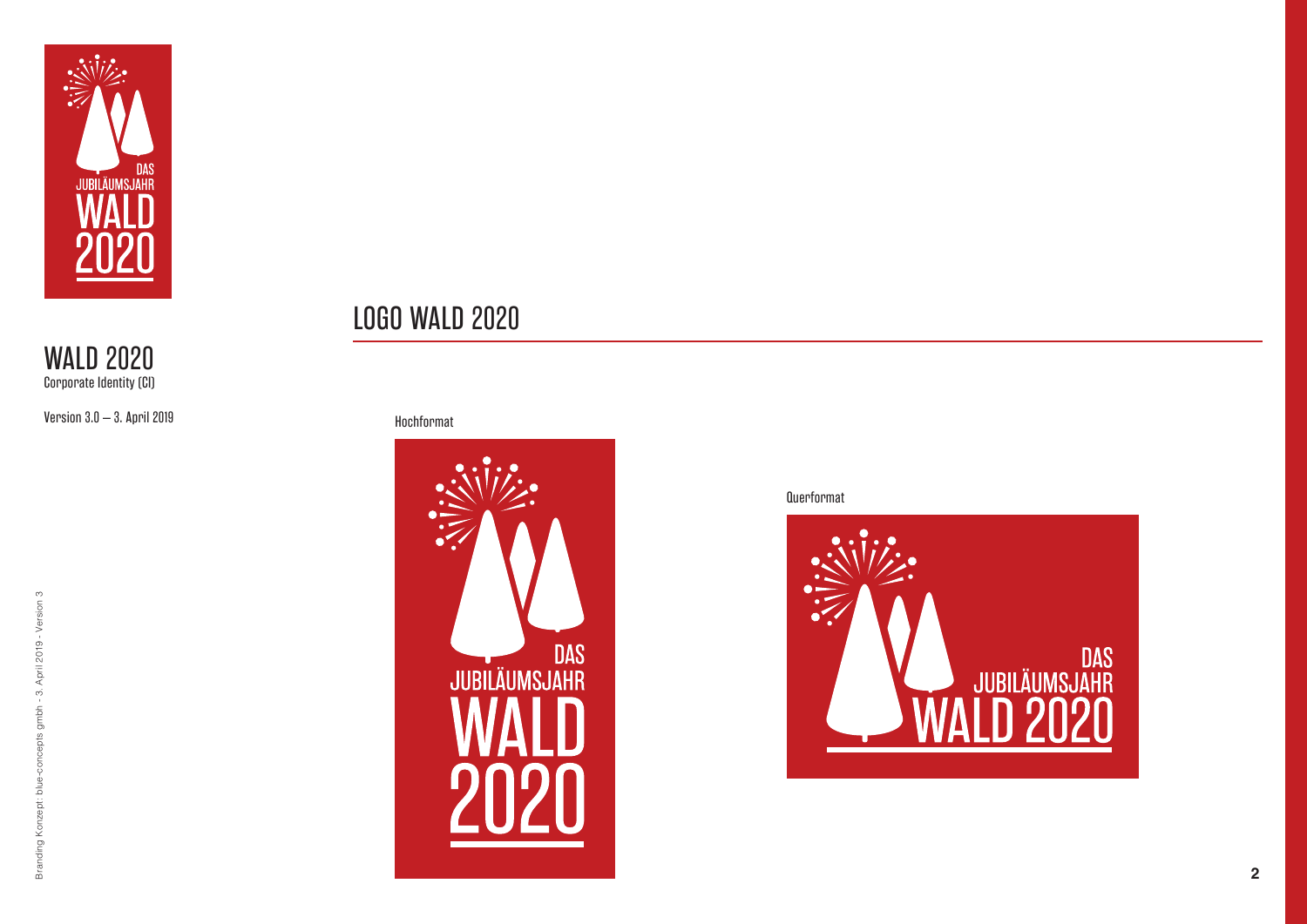

Version 3.0 – 3. April 2019

### LOGOS UND EMAIL SIGNATUR

**VS** 

|     | PRINT: |                          | logo_wald2020_h_cmyk.eps<br>logo_wald2020_h_cmyk.pdf |  |  |
|-----|--------|--------------------------|------------------------------------------------------|--|--|
|     | JPG:   |                          | logo_wald2020_h.jpg                                  |  |  |
| DAS | PNG:   |                          | logo_wald2020_h.png                                  |  |  |
|     |        |                          |                                                      |  |  |
|     |        | PRINT:                   | logo_wald2020_q_cmyk.eps<br>logo_wald2020_q_cmyk.pdf |  |  |
|     | DAS    | $\overline{\phantom{a}}$ | $\overline{1}$ $\overline{1}$ $\overline{1}$         |  |  |



DAS<br>UUBILÄUMSJAH<mark>r</mark>

|      | WALD2020.CH         | EMAIL: | logo_wald<br>logo_wald   |  |  |
|------|---------------------|--------|--------------------------|--|--|
| PNG: | logo_wald2020_q.png |        |                          |  |  |
| JPG: | logo_wald2020_q.jpg |        |                          |  |  |
|      |                     |        | logo_wald2020_q_cmyk.pdf |  |  |

go\_wald2020\_email.png logo\_wald2020\_email.jpg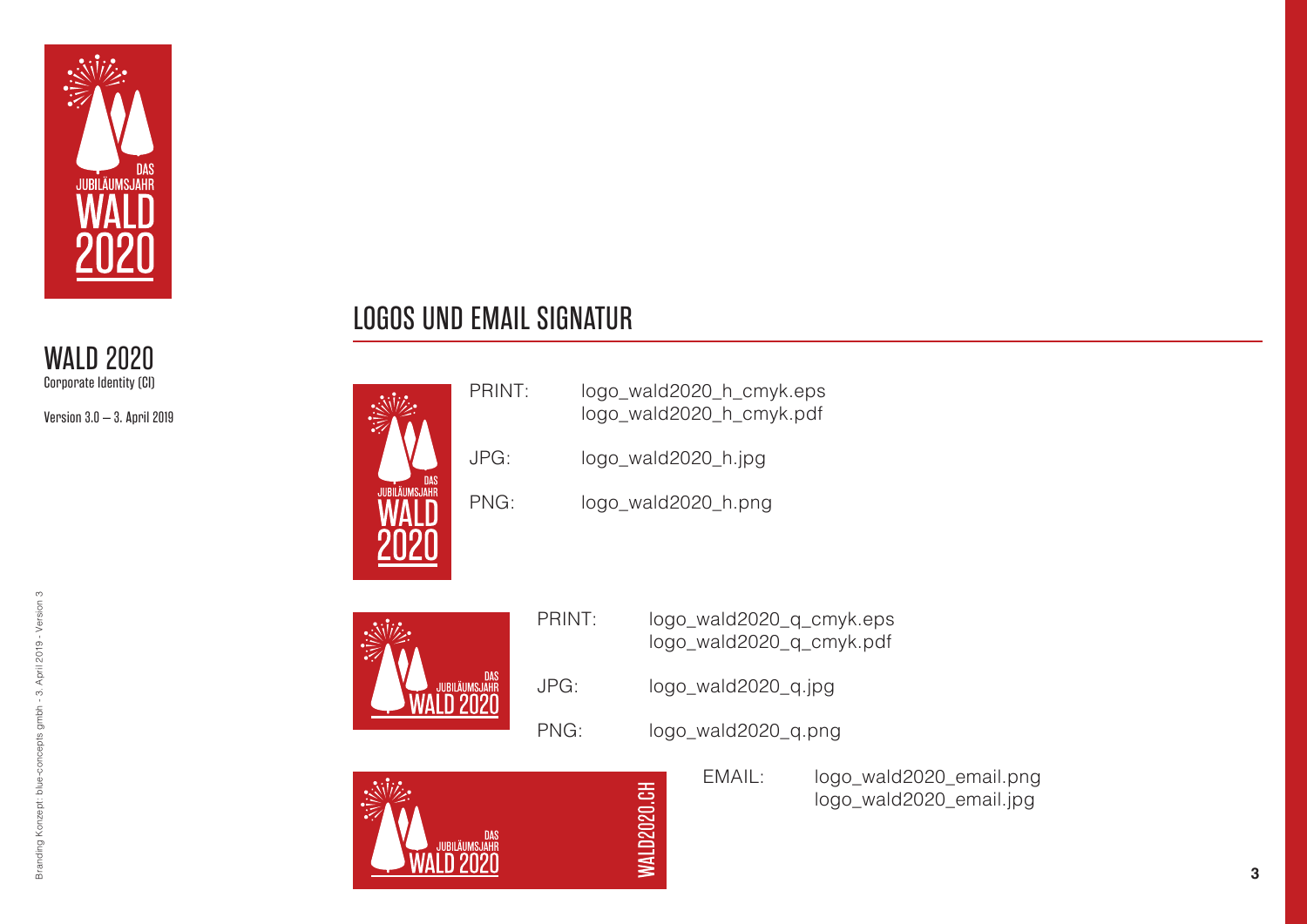

Version 3.0 – 3. April 2019



CMYK: C-100 M-35 Y-0 K-0<br>RGB: R-8 G-104 B-172 R-8 G-104 B-172

CMYK: C-0 M-100 Y-100 K-20<br>RGB: R-204 G-0 B-0 R-204 G-0 B-0

FARBEN (nur für Fahnen und Flaggen)

Rot:<br>CMYK:

Grün:<br>CMYK:

CMYK: C-100 M-10 Y-100 K-25<br>RGB: R-1 G-93 B-37 R-1 G-93 B-37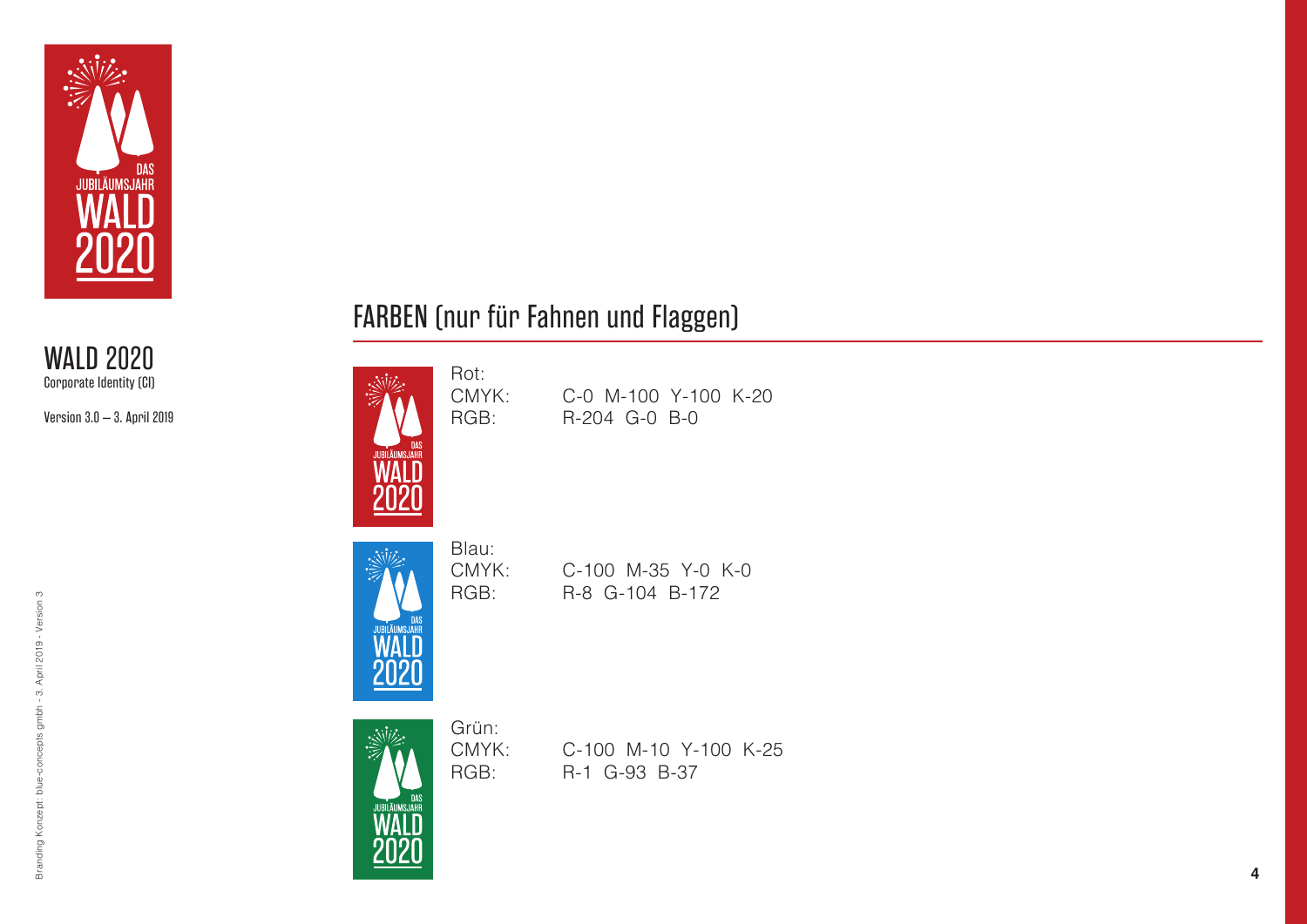

Version 3.0 – 3. April 2019



BRIEFPAPIER & VISITENKARTEN



Muster Firma GmbH Herr Max Muster Musterstrasse 10 8000 Musterville

#### Sehr geehrter Herr Max Muster

As sit autem et versperion rem reria con excepre rspieniet accae molendit et dit, aut ipidelit et excea quuntur sequid que con pa dolupta dolor sitatemodi aut fugit odis suntotatem fuga. Archil mod eos et, non pero quisciet, nim aut odianti orepernatur sit quiduci tiorers piendi cone venditi doloressitia doluptat.

Vitiis desenis sitatati sitatus audi blabor aut volestis comniae que odi ommolupta endunt. Voloria tinuscil is cuptaspiciis quatem quidund uciissit omnihicatem dolupti onsequias doluptas necum, nonem eum fugia quas adignimus seria voluptat.

Uptatiatenda vel evendandis modipsae dem re im iliquas rem aut pratem re aborat exeratiam, conseque plabore volore, quiae. Lendae volor sim aut quatur acienet et porpore, corpore peribus, quasi que coratem faciis doluptatur, seque volor auda endam volumenis venihit aut adipita cone eum quiant, ut etur siti ut prorporro ommod unt.

Fuga. Tam fuga. Nam dolupta temquos quid molo berrum quidem quatumque explandunt aliquiae qui re re laborum aciendanis volorios qui te velenis apeliqui aut repturita nus.

Sitatum aute poris doluptiusae volenist aut fugitassit, as estio. Itatem dolupta tioresecae. Ullestoria esendis maiosti onecerero dolupta illame omnimus est hillorem. Nemod quo mos res rem faccus dero illest, arciis nonsequam et, que que dolupta tiorerruptis que pelentis sint aut volupis rest qui qui quatiis is as aut aut restrumquo volessum, officid magnat oditi corectiur, tet omnienihit endi dolorepelent veles sin ex evelit elit essum cuptate nemporepe dita consequi officipsum voluptiumqui idic te voluptatior.

Freundliche Grüsse

Felix Muster OK Präsident T 079 987 65 43 felix.muster@wald2020.ch

**www.wald2020.ch**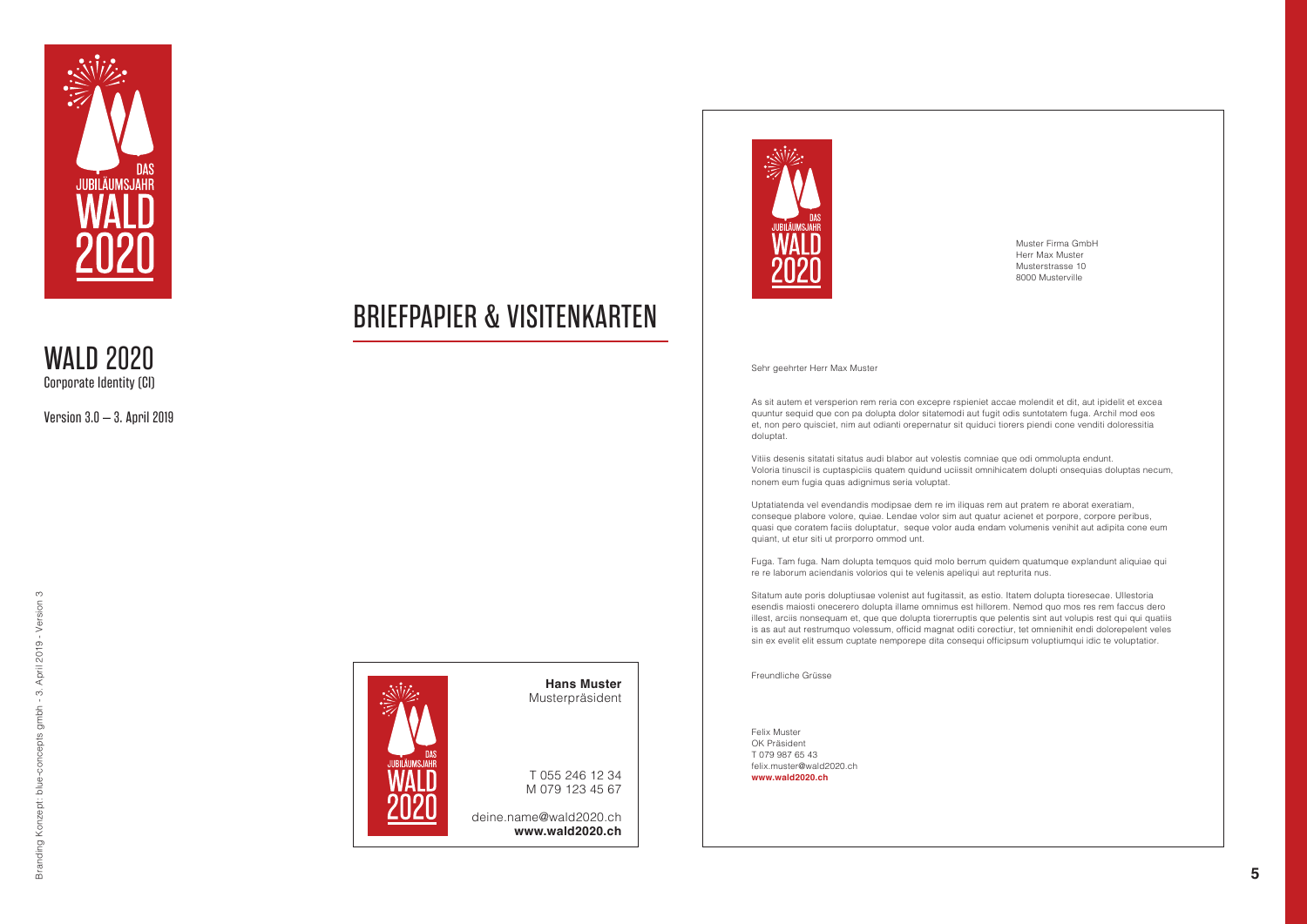

Version 3.0 – 3. April 2019





April 2019 - Version 3 Branding Konzept: blue-concepts gmbh - 3. April 2019 - Version 3  $\ddot{\cdot}$  $\frac{1}{2}$ Ħ blue. Konzept: pribri ो<br>श

Muster Firma GmbH Herr Max Muster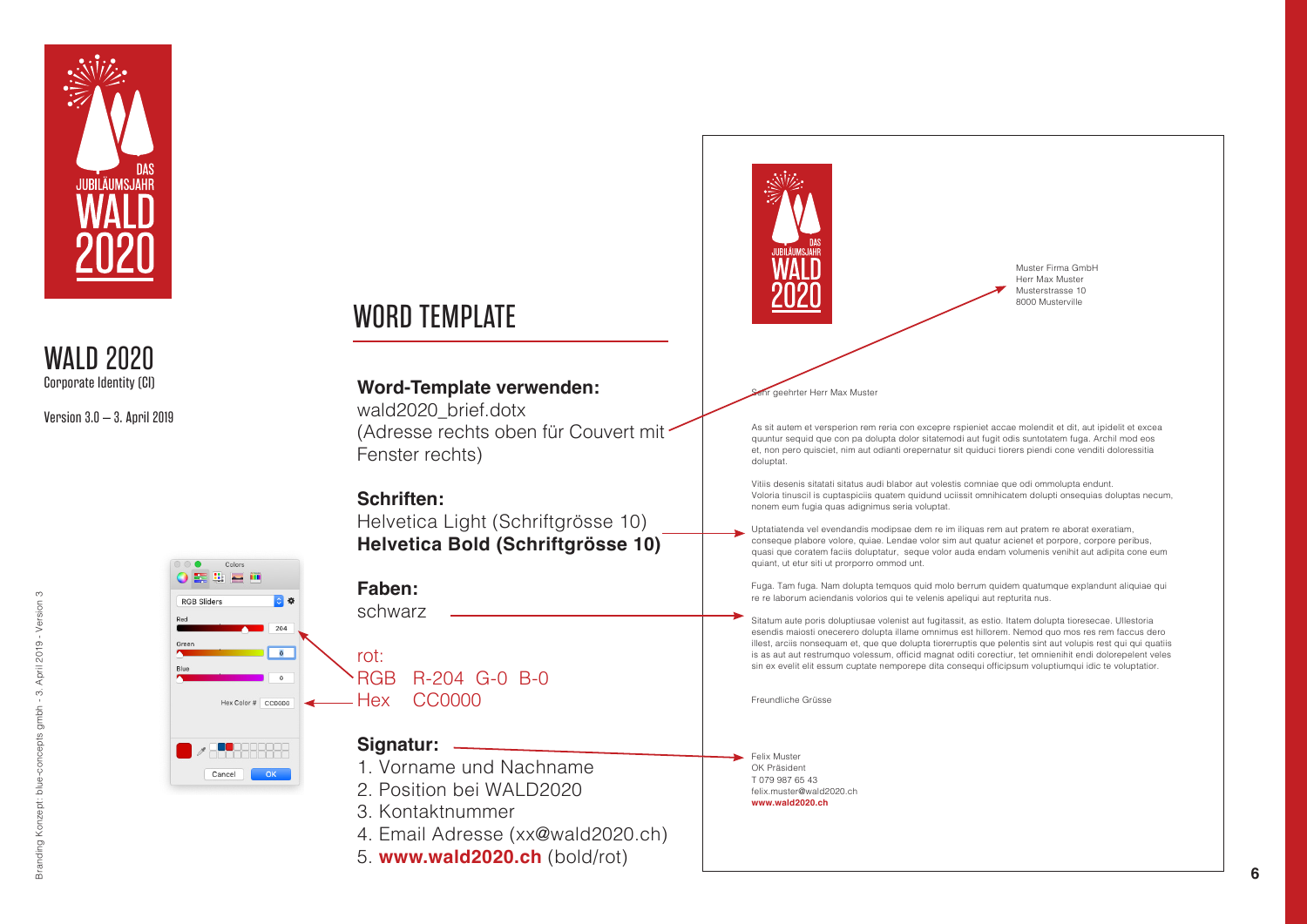

Version 3.0 – 3. April 2019

### SCHRIFTEN FÜR KOMMUNIKATION (WORD DOKUMENT)

## PRIORITÄT 1 (Helvetia)

Helvetica Light

AÀÄBCDEÈÉFGHIJKLMNOPQRSTUÜVWXYZ aàäbcdeèéfghijklmnoöpqrstuüvwxyz 1234567890+"\*ç%&/()=?;:,.

**Helvetica Bold**

**AÀÄBCDEÈÉFGHIJKLMNOPQRSTUÜVWXYZ aàäbcdeèéfghijklmnoöpqrstuüvwxyz 1234567890+"\*ç%&/()=?;:,.**

# PRIORITÄT 2 (Arial)

Arial Light

AÀÄBCDEÈÉFGHIJKLMNOPQRSTUÜVWXYZ aàäbcdeèéfghijklmnoöpqrstuüvwxyz 1234567890+"\*ç%&/()=?;:,.

**Arial Bold**

**AÀÄBCDEÈÉFGHIJKLMNOPQRSTUÜVWXYZ aàäbcdeèéfghijklmnoöpqrstuüvwxyz 1234567890+"\*ç%&/()=?;:,.**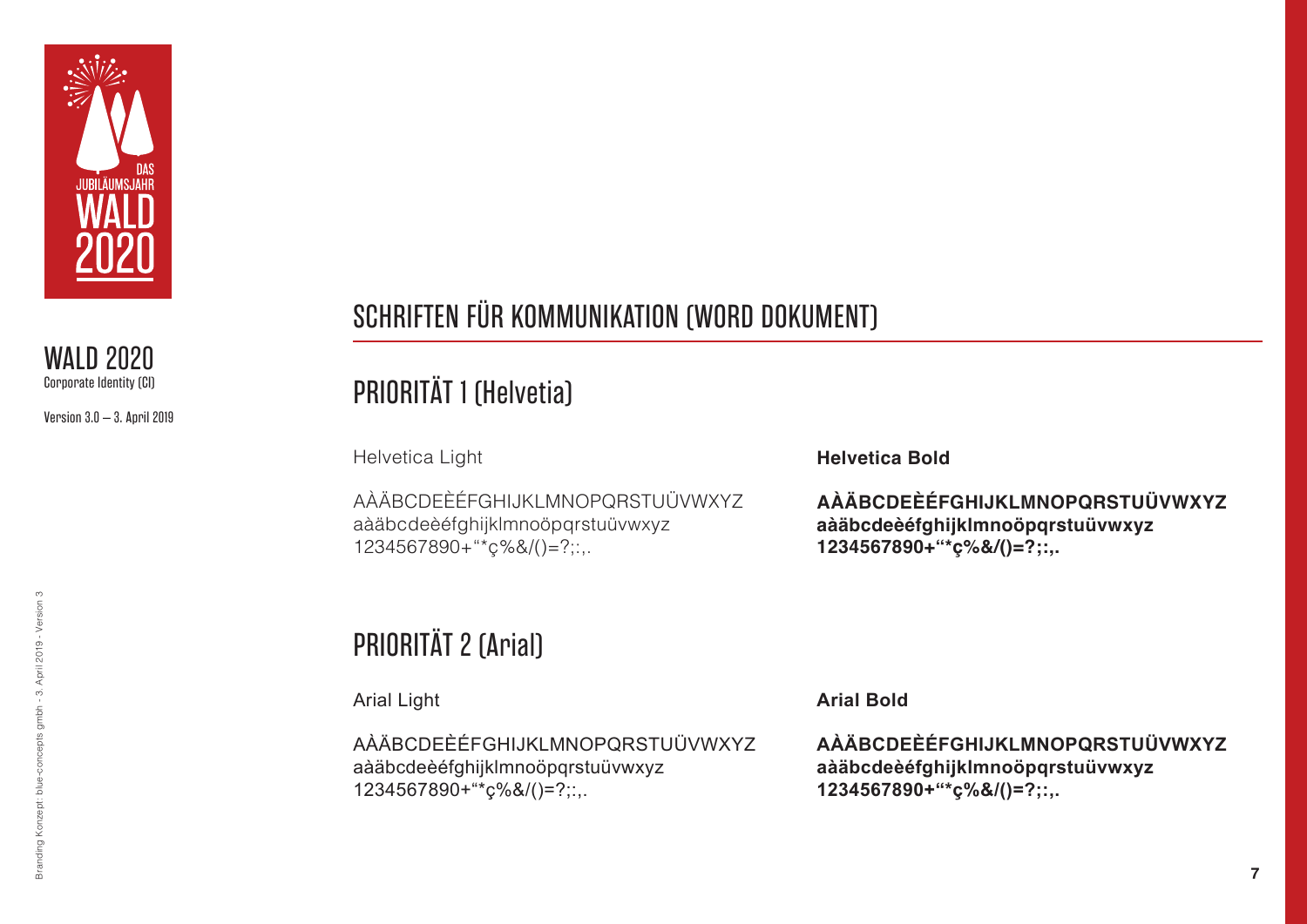

Version 3.0 – 3. April 2019









Fahn mit Ausleger am Strassenlampen

**Format:**  500 x 1000mm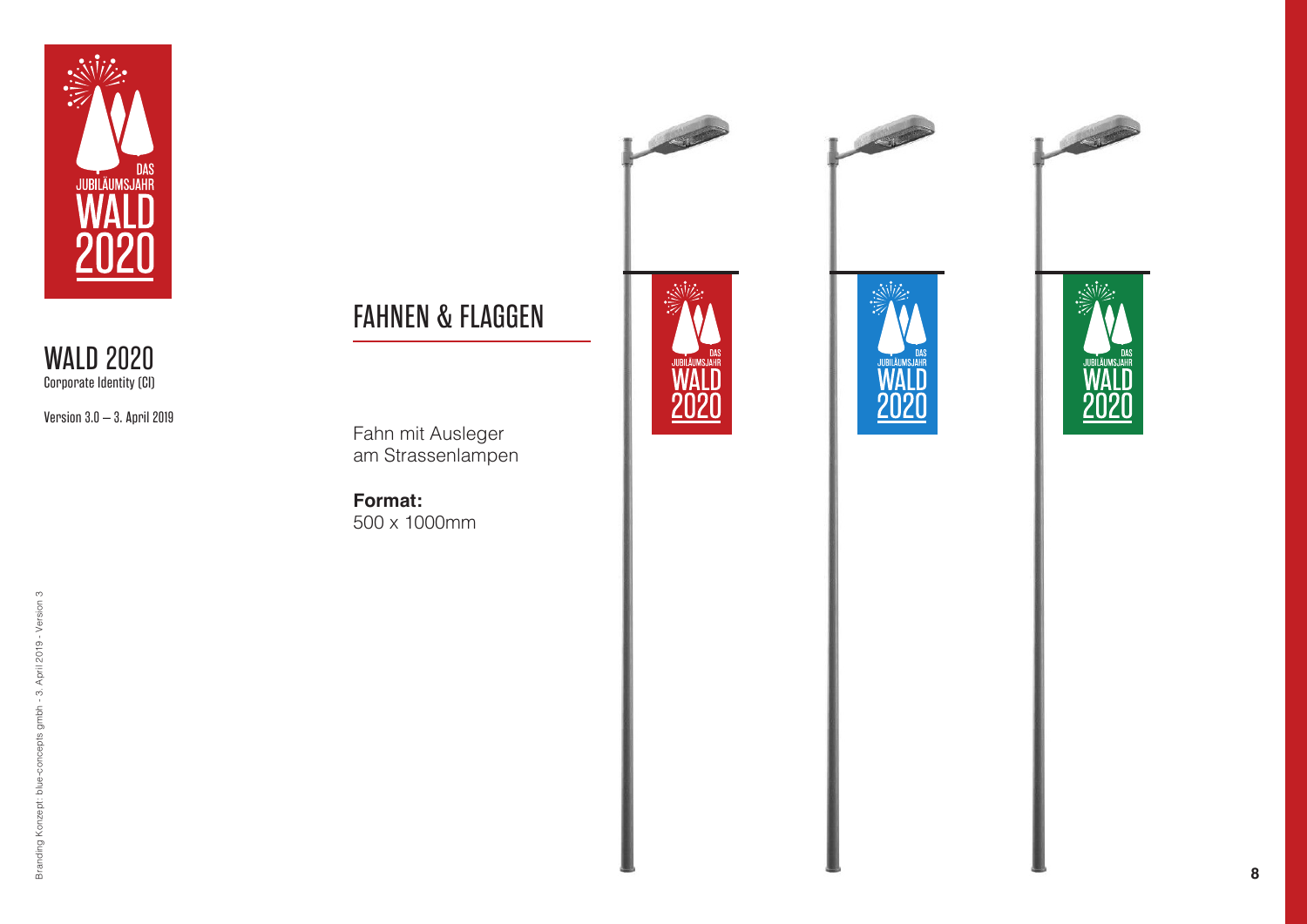

Version 3.0 – 3. April 2019

### FAHNEN & FLAGGEN

Fahnenkette genäht, 5m lang, 20 Fahnen, zwei Motive im Wechsel, 4/4-farbig beidseitig bedruckt

**Format:**  150 x 210 mm

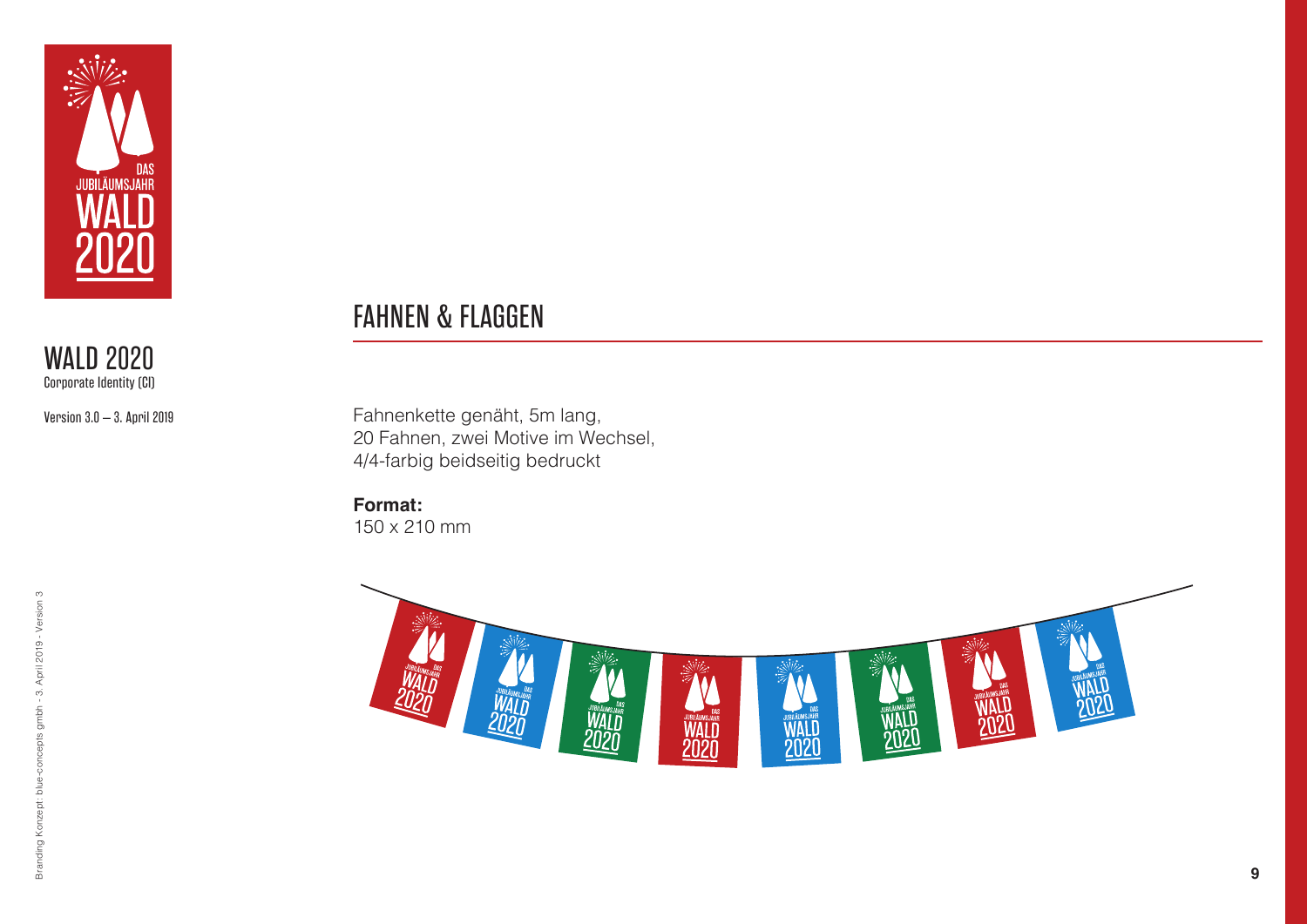

Version 3.0 – 3. April 2019

### **ETIKETTEN**

Etiketten auf Rolle für div. Drucksachen, inkl. Brief und Rechnungen

**Format:** 50 x 40mm



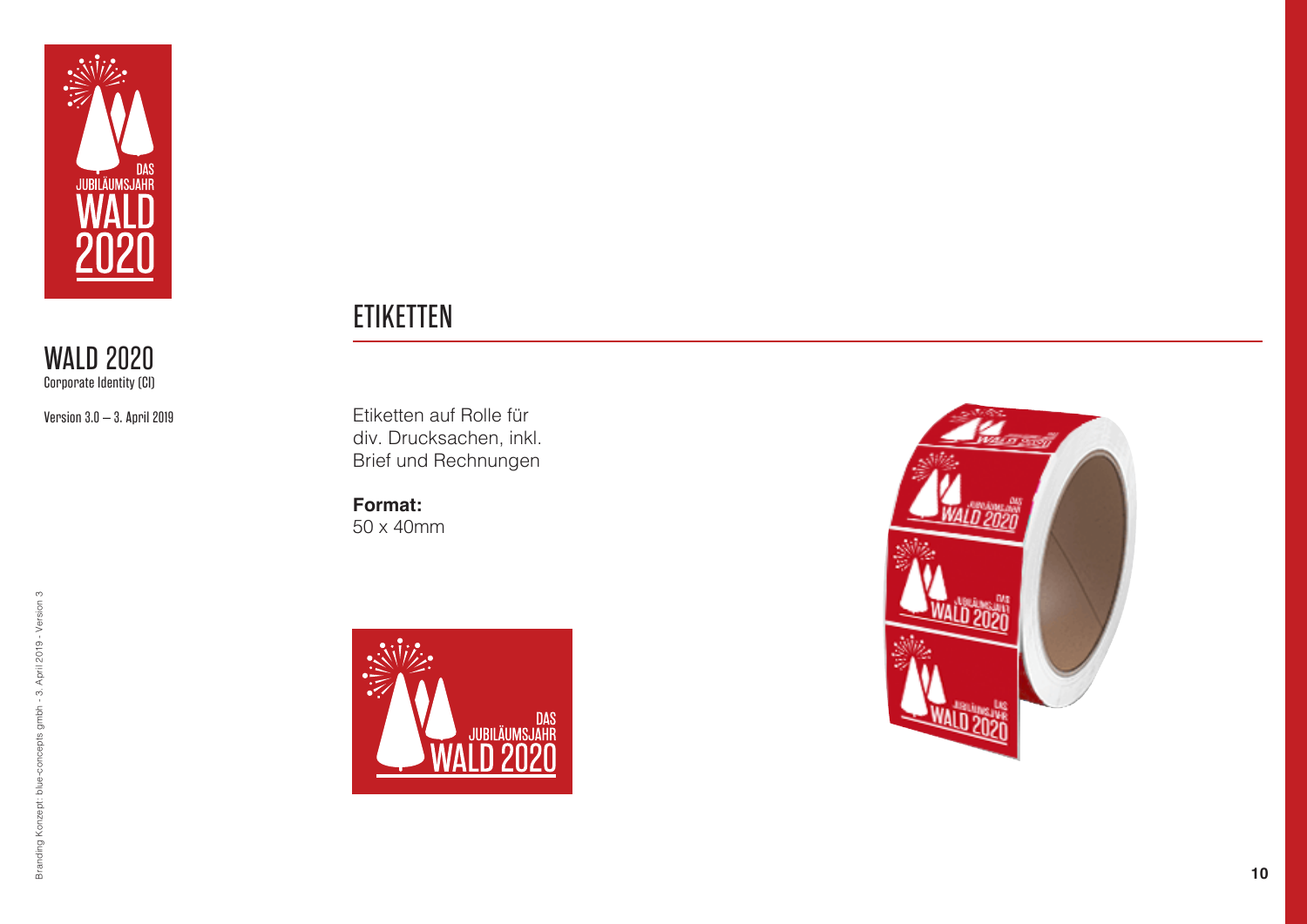

Version 3.0 – 3. April 2019

### BANNER (BLACHE)

Hochwertige Blockout-Plane, beidseitig bedruckt, Ösen im Abstand von 50 cm rundum

#### **Format:**

6 x 1m





# DAS JUBILÄUMS SOMMER DORFFEST Sa/So, 13. – 14. Juni 2020

wald2020.ch